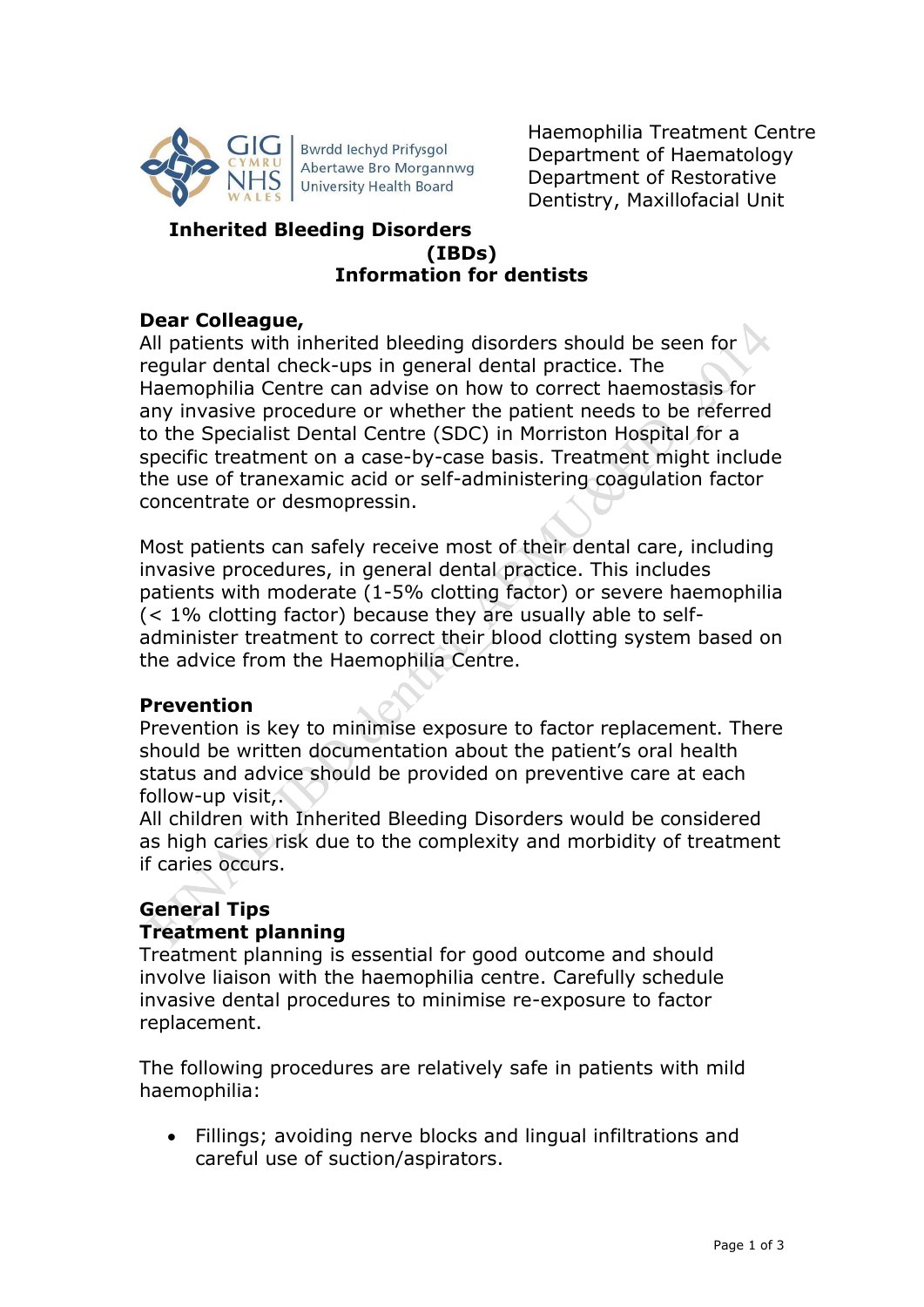- Supragingival scaling; but it needs to be staged and covered with tranexamic acid, if oral hygiene is poor.
- Root canal treatment, with careful rubber dam placement and working within the anatomical apex.
- Dental impressions, with careful tray placement and gentle soft tissue handling.
- Radiographs; careful positioning in the floor of the mouth and retromolar regions.

## **Areas of Concern**

Please consult the Haemophila Centre prior to the following procedures for advice on haemostatic treatment. These procedures pose a significant risk of bleeding complications for all patients with bleeding disorder but can often be safely performed with appropriate haemostatic cover:

- Nerve blocks
- Dental extractions
- Sub-gingival root debridement
- Dental implant placement
- Minor oral surgical procedures

You can also refer to your Specialist Dental Centre with an appropriate treatment plan and radiographs.

## **Local Anaesthesia**

Buccal infiltration, with aspirating syringes pose relatively little risk to patients with haemophilia. Lingual infiltrations and inferior dental (ID) blocks can potentially cause deep bleeding, which may compromise the airway unless the patient has had appropriate haemostatic cover.

Alternative techniques to anaesthetise posterior molar teeth include buccal infiltration with Articaine and intra-ligamentary anaesthesia. If an ID Block is necessary, then patients **with less than 30% factor levels** will require factor replacement, before administering the injection.

## **Analgesia**

NSAIDs and Aspirin can aggravate bleeding. NSAIDs may be used on a case by case basis but **do not** prescribe without receiving advice from the Haemophilia Centre.

Paracetamol or codeine-based products are more appropriate to use.

## **Concurrent illness**

Patients with other conditions such as liver dysfunction must be referred to a specialist dental centre due to the increased risk of bleeding complications.

If you have any queries or concerns, then please contact